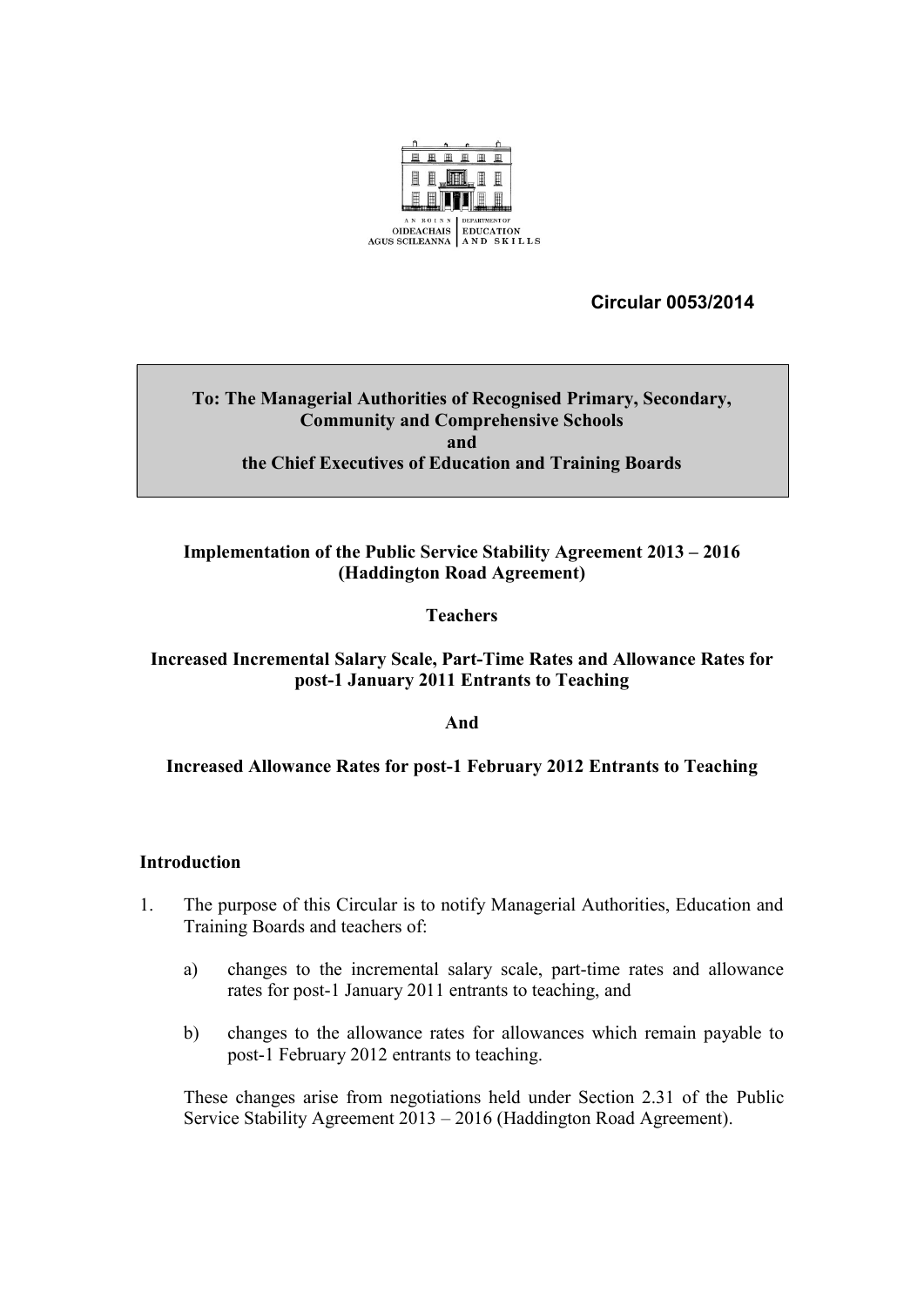2. The payroll adjustments necessitated by this Circular will be implemented at the earliest possible date and with retrospective effect to 1 November 2013 (or date of appointment, if later).

#### **Revised Incremental Salary Scale, Part-Time Rates and Allowance Rates for post-1 January 2011 Entrants to Teaching**

3. Revised incremental salary scales, part-time rates and allowance rates for post-1 January 2011 entrants to teaching as set out in Appendix 1 will apply with effect from 1 November 2013.

#### **Revised Allowance Rates for post-1 February 2012 Entrants to Teaching**

- 4. As set out in [Circular 0008/2013,](http://www.education.ie/en/Circulars-and-Forms/Active-Circulars/cl0008_2013.pdf) a public service-wide review of allowances withdrew qualification allowances and certain other allowances from new beneficiaries with effect from 1 February 2012 (including post-1 February 2012 entrants to teaching). However, a small number of allowances remain payable to post-1 February 2012 entrants to teaching. The rates of these allowances have been revised and the revised rates as set out in Appendix 2 will apply with effect from 1 November 2013.
- 5. For the avoidance of doubt, the salary scale and part-time rates for post-1 February 2012 entrants to teaching and future entrants set out at paragraphs 17 and 18 of [Circular 32/2013](http://www.education.ie/en/Circulars-and-Forms/Active-Circulars/cl0032_2013.pdf) (primary teachers) and at Appendix 3 of [Circular](http://www.education.ie/en/Circulars-and-Forms/Active-Circulars/cl0005_2014.pdf)  [0005/2014](http://www.education.ie/en/Circulars-and-Forms/Active-Circulars/cl0005_2014.pdf) (post-primary teachers) continue to apply with effect from 1 July 2013 and are not altered by the terms of this Circular.

#### **Circulation and Queries**

- 6. Please ensure that copies of this Circular are provided to all members of the Board of Management/ Education and Training Board and its contents are brought to the attention of all teachers in your employment including those on approved paid or unpaid leave.
- 7. This Circular can be accessed on the Department's website under [http://www.education.ie.](http://www.education.ie/)
- 8. Queries in relation to this Circular should be addressed to: [hraqueries@education.gov.ie](mailto:hraqueries@education.gov.ie)

Philip Crosby Padraig Maloney External Staff Relations Payroll Division 11 July 2014 11 July 2014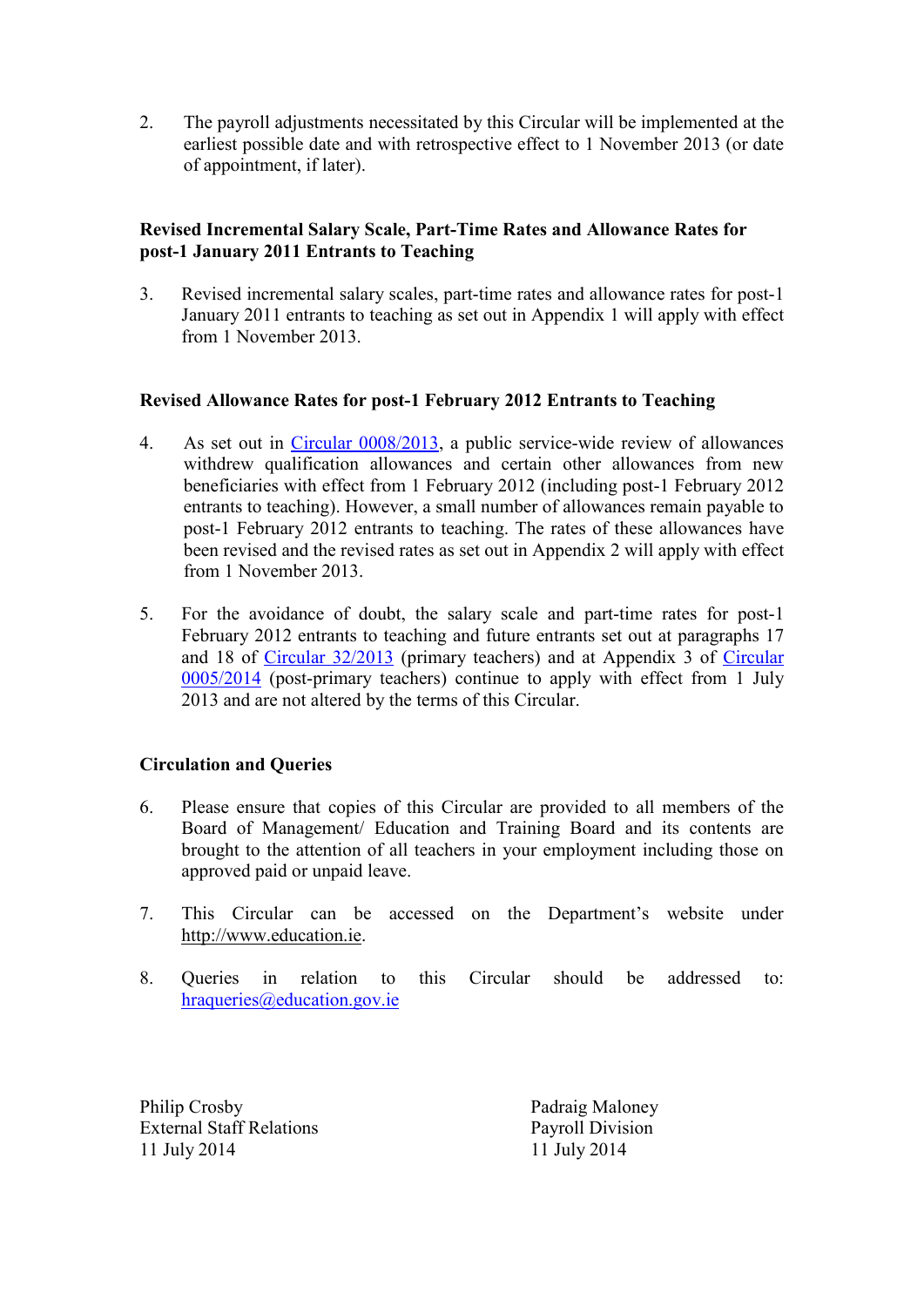## **APPENDIX 1**

| Point                   | <b>Revised scale from 1</b><br>November 2013 |
|-------------------------|----------------------------------------------|
| $\mathbf{1}$            | € 27,814                                     |
| $\boldsymbol{2}$        | $\in$ 29,256                                 |
| 3                       | € 30,904                                     |
| $\overline{\mathbf{4}}$ | € 31,972                                     |
| 5                       | € 33,041                                     |
| 6                       | € 34,113                                     |
| 7                       | € 35,775                                     |
| 8                       | € 36,853                                     |
| 9                       | € 37,929                                     |
| 10                      | €40,640                                      |
| 11                      | €41,994                                      |
| 12                      | €43,612                                      |
| 13                      | €45,222                                      |
| 14                      | €46,844                                      |
| 15                      | €48,200                                      |
| 16                      | €49,996                                      |
| 17                      | €49,996                                      |
| 18                      | $\in$ 49,996                                 |
| 19                      | € 52,472                                     |
| 20                      | € 52,472                                     |
| 21                      | € 52,472                                     |
| 22                      | € 52,472                                     |
| 23                      | € 55,744                                     |
| 24                      | € 55,744                                     |
| 25                      | € 55,744                                     |
| 26                      | € 55,744                                     |
| 27                      | € 59,359                                     |

(a) Revised incremental salary scale for post-1 January 2011 entrants to teaching, to apply with effect from 1 November 2013: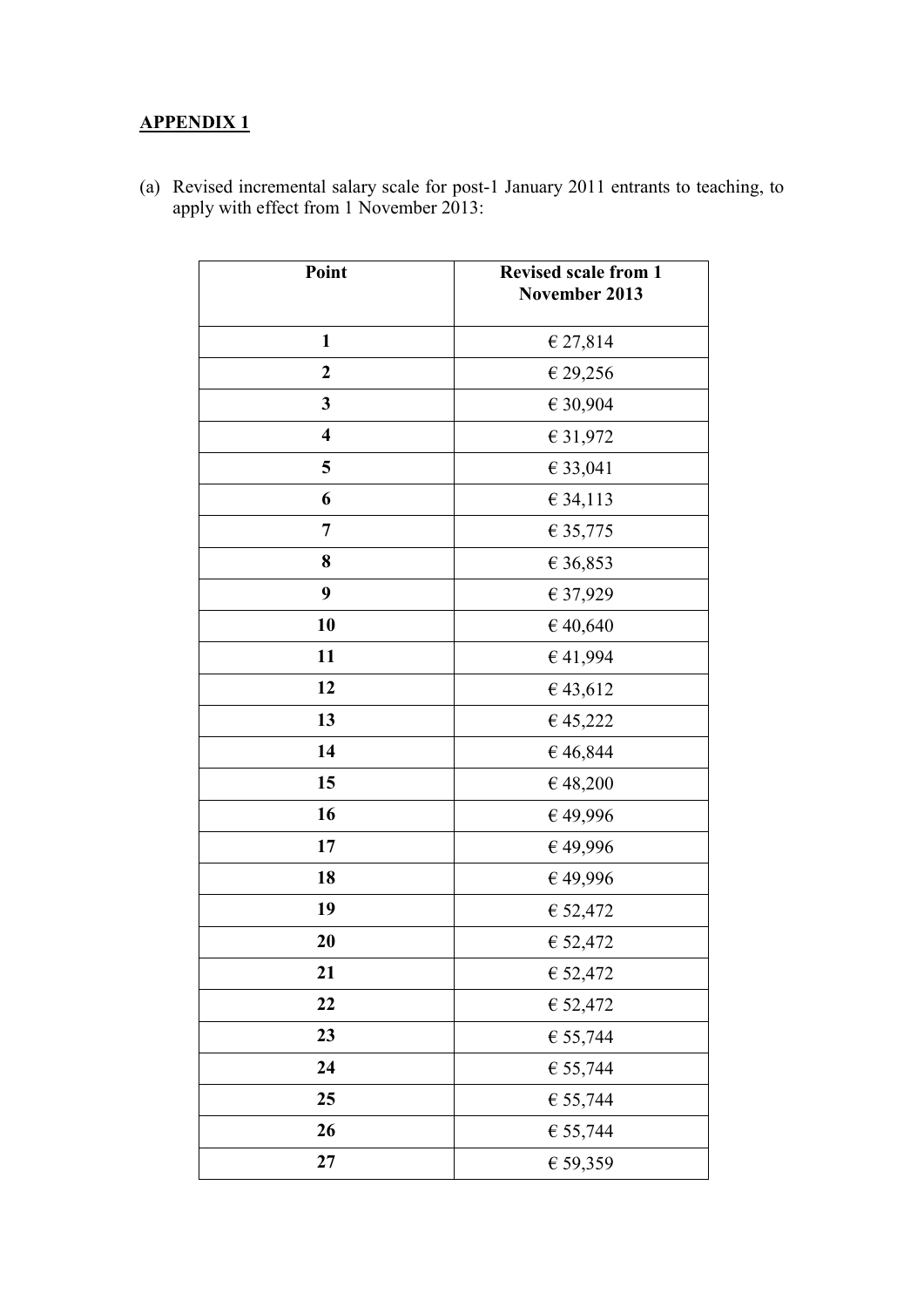(b) Revised daily and hourly rates for part-time and substitute post-1 January 2011 entrants to teaching, to apply with effect from 1 November 2013:

|                                                 | <b>Revised rate from 1</b><br>November 2013 |
|-------------------------------------------------|---------------------------------------------|
| Daily rate primary<br>(casual qualified)        | 172.50                                      |
| Hourly rate primary<br>(qualified)              | 34.50                                       |
| Annual rate primary<br>(unqualified)            | 27,354                                      |
| Daily rate primary<br>(unqualified)             | 127.91                                      |
| Hourly rate primary<br>(unqualified part-time)  | 29.90                                       |
| Hourly rate primary<br>(unqualified substitute) | 25.58                                       |

## **(i) PRIMARY TEACHERS:**

### **(ii) POST-PRIMARY TEACHERS:**

|                                                                              | <b>Revised rate from 1</b><br>November 2013 |
|------------------------------------------------------------------------------|---------------------------------------------|
| Hourly rate post-primary<br>(casual qualified)<br>(includes 22% holiday pay) | 41.65                                       |
| Hourly rate post-primary<br>(unqualified)<br>(includes 8% holiday pay)       | 36.76                                       |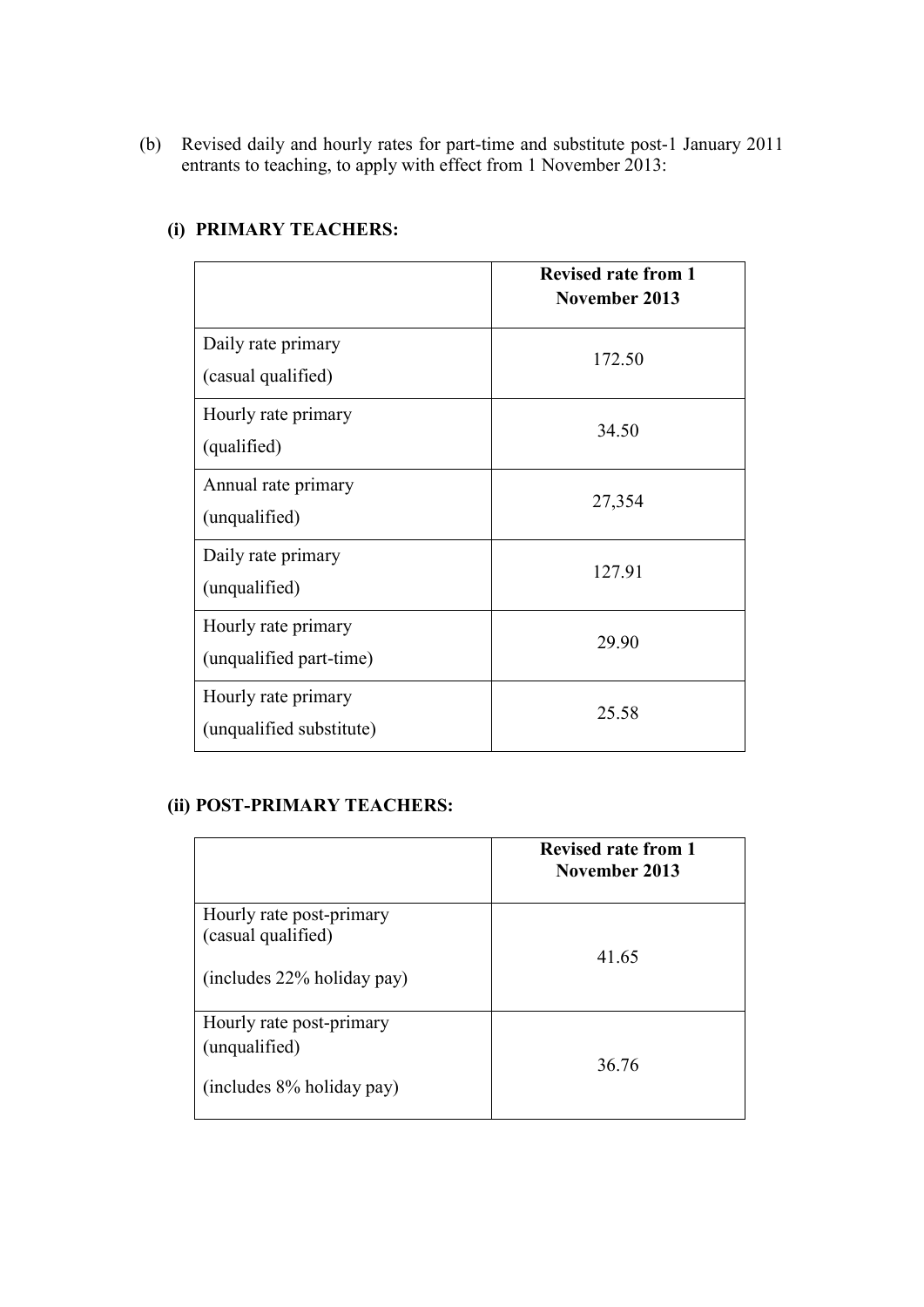(c) Revised allowance rates for post-1 January 2011 entrants to teaching, to apply with effect from 1 November 2013

| <b>Allowance</b>                                                                                                                                         | <b>Revised rate from</b><br>1 November 2013 |
|----------------------------------------------------------------------------------------------------------------------------------------------------------|---------------------------------------------|
| <b>ACADEMIC QUALIFICATIONS</b>                                                                                                                           |                                             |
| 1. (a) (i) H. Dip. in Ed. (Pass)                                                                                                                         | € 591                                       |
| (ii) Higher Froebel Cert.                                                                                                                                | € 591                                       |
| (b) (i) H. Dip. in Ed. (1st or 2nd Hons)                                                                                                                 | € 1,236                                     |
| (ii) Ard Teastas Gaeilge                                                                                                                                 | € 1,236                                     |
| (c) Primary Degree (Pass)                                                                                                                                | € 1,842                                     |
| (d) Masters Degree by thesis or exam (Pass)                                                                                                              | €4,918                                      |
| (e) Primary Degree (1st or 2nd Hons)                                                                                                                     | €4,918                                      |
| (f) Masters Degree (1st or 2nd Hons)                                                                                                                     | € 5,496                                     |
| (g) Doctorate Degree                                                                                                                                     | € 6,140                                     |
| Only one of the allowances at $(a)$ or $(b)$ may be held<br>together with one of the allowances $(c)$ to $(g)$                                           |                                             |
|                                                                                                                                                          |                                             |
| (i) *An Teastas i dTeagasc na Gaeilge le<br>2.<br>honoracha                                                                                              | € 4,278                                     |
| (ii) *Higher Diploma in Education<br>(1st or 2nd Hons)                                                                                                   | € 4,278                                     |
| (iii) *Primary Degree (Pass) together with at least<br>3 years approved experience in commercial,<br>industrial or other approved occupation             | € 4,278                                     |
| *Payable only to teachers who were in receipt of an<br>allowance of $f110$ (pre July 1968) and who did not<br>qualify for a higher allowance at 1. above |                                             |
| (iv) Diploma for Teachers of Deaf<br>Diploma for Teachers of Blind<br>Diploma for Teachers of Mentally and<br>Physically Handicapped Children            | € 2,437                                     |
|                                                                                                                                                          |                                             |
| <b>OTHER ALLOWANCES</b>                                                                                                                                  |                                             |
| 1. Rural Science Teachers (for organisation and<br>development of education activities outside<br>formal class instruction)                              | € 1,842                                     |
| 2. Itinerant Domestic Science Teachers                                                                                                                   | € 1,842                                     |
| 3. Teaching through Irish                                                                                                                                | € 1,583                                     |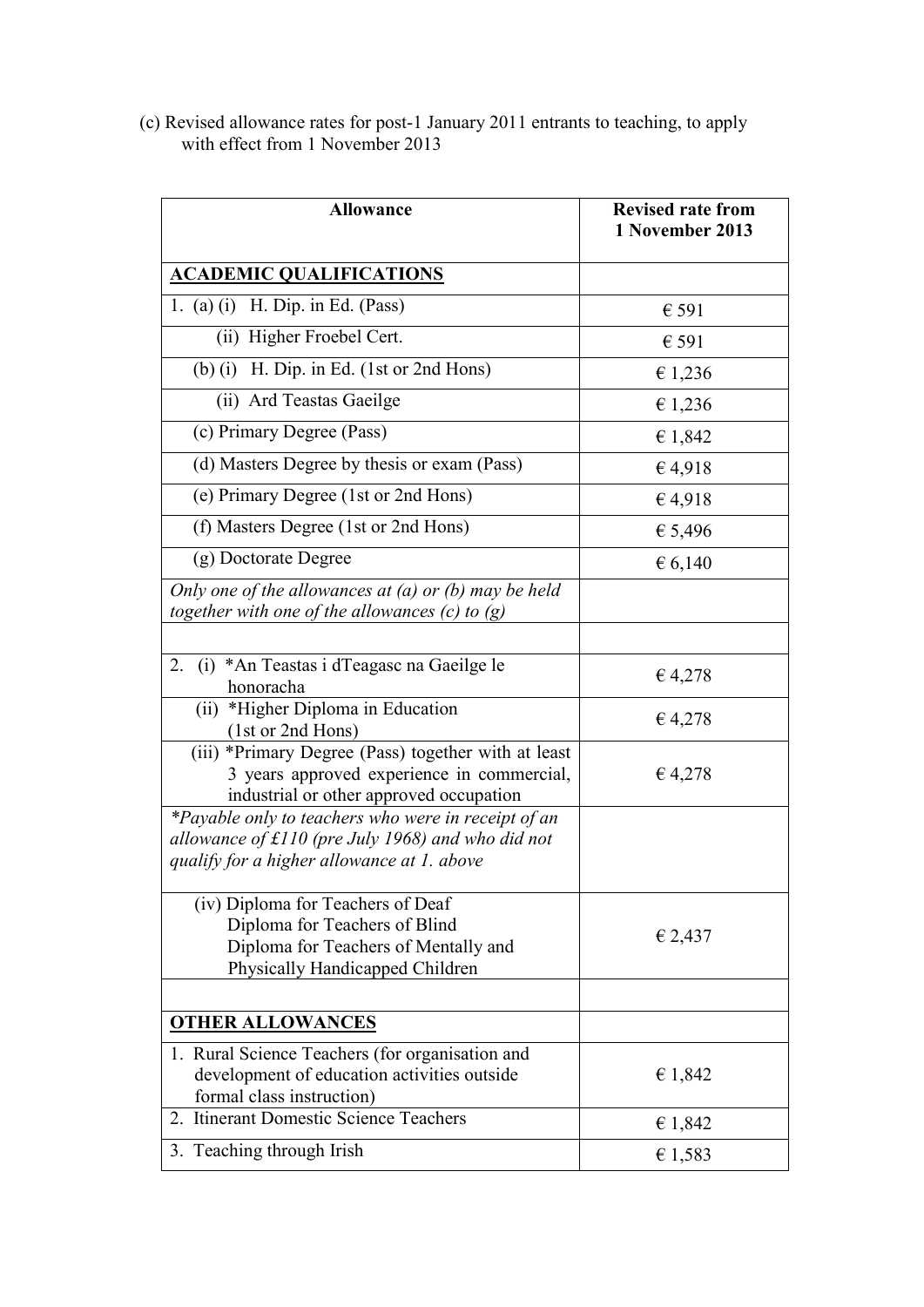| 4. Gaeltacht Grant payable to teachers in the<br>Gaeltacht other than those in receipt of an<br>allowance equal to 10% of scale salary | € 3,063     |
|----------------------------------------------------------------------------------------------------------------------------------------|-------------|
| 5. Island Allowance                                                                                                                    | € 1,842     |
| 6. Special allowance payable to teachers in<br>comprehensive schools                                                                   | € 2,471     |
| 7. Allowance for Teachers with 35 years' service                                                                                       | € 2,324     |
| 8. Allowance Payable to Teachers in the Prison<br>Service - Honorarium                                                                 | $\in$ 4,773 |
| 9. Allowance payable to teachers of apprentices in<br>Dun Laoghaire and Co. Cork VECs                                                  | € 9,740     |
| 10. Secure Unit Allowance/ Disturbed Adolescent<br>Allowance                                                                           | € 2,195     |
|                                                                                                                                        |             |
| <b>SECONDMENT ALLOWANCES</b>                                                                                                           |             |
| <b>CATEGORY 2</b>                                                                                                                      | € 16,825    |
| <b>CATEGORY 3</b>                                                                                                                      | € 13,146    |
| <b>CATEGORY 4</b>                                                                                                                      | € 10,130    |